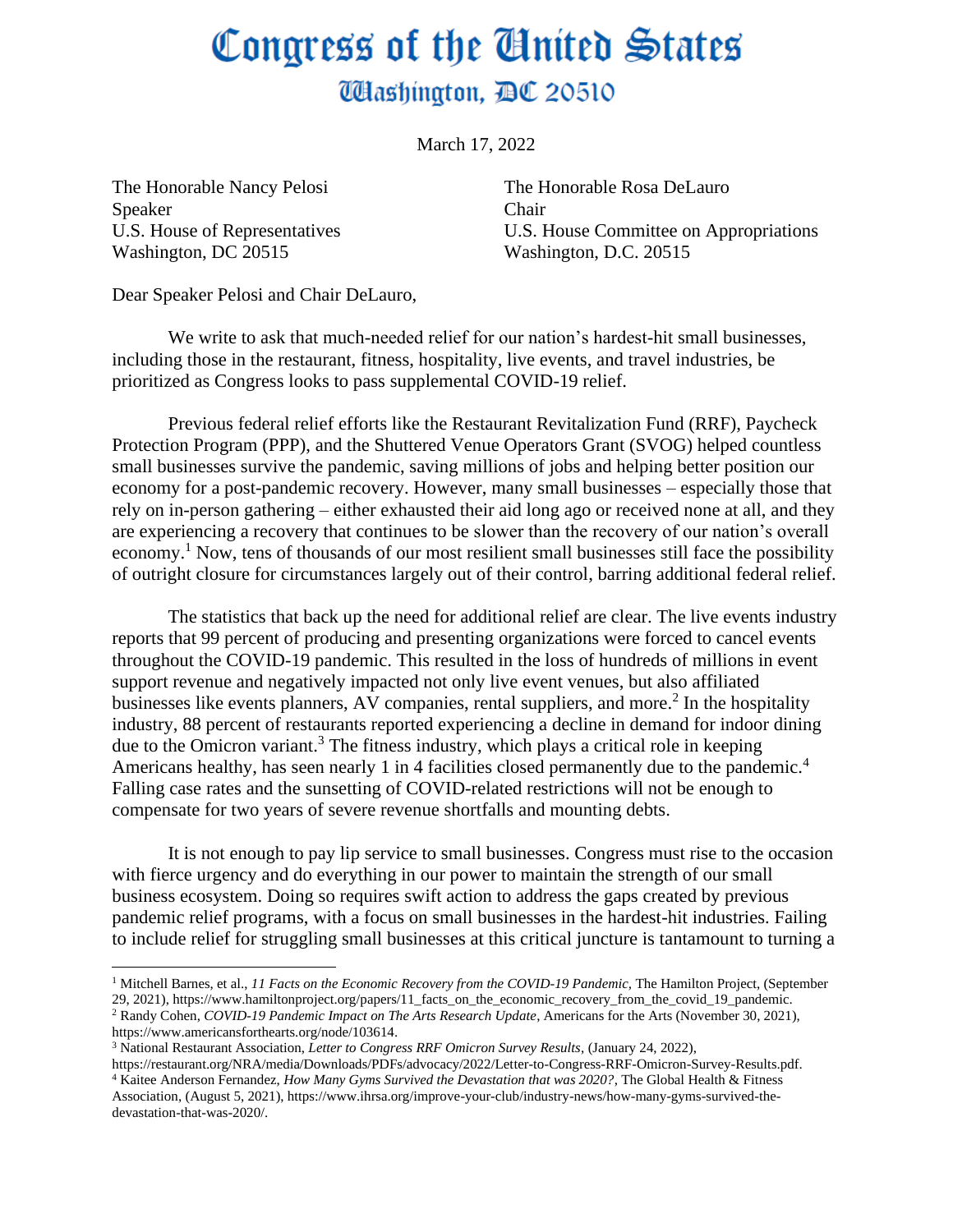blind eye not only to these businesses but also to the workers they employ and the local communities that depend on them as well.

We remain optimistic and stand ready to work with you on supplemental legislation to combat the COVID-19 pandemic. However, we would be hesitant to support such legislation if it did not include critical relief for our nation's hardest-hit small businesses. Without relief, every passing day is nothing short of willingly allowing our districts' small businesses to close their doors that – outside of the economic havoc of a global pandemic – would remain open.

Thank you for your continued leadership during these difficult and unprecedented times. We stand ready to work with you to help further our economic recovery by supporting our nation's small businesses – before it is too late.

 $\overline{\phantom{a}}$ 

Dean Phillips Member of Congress

Colin Allred Member of Congress

Anthony Brown Member of Congress

Ed Case Member of Congress

J. Luis Correa Member of Congress

Charlie Crist Member of Congress

Mark DeSaulnier Member of Congress

Debbie Dingell Member of Congress

Adriano Espaillat Member of Congress Sincerely,

Warra M

Mike Quigley Member of Congress

Suzanne Bonamici Member of Congress

Andre Carson Member of Congress

Sheila Cherfilus-McCormick Member of Congress

Angie Craig Member of Congress

Madeleine Dean Member of Congress

Ted Deutch Member of Congress

Veronica Escobar Member of Congress

Dwight Evans Member of Congress